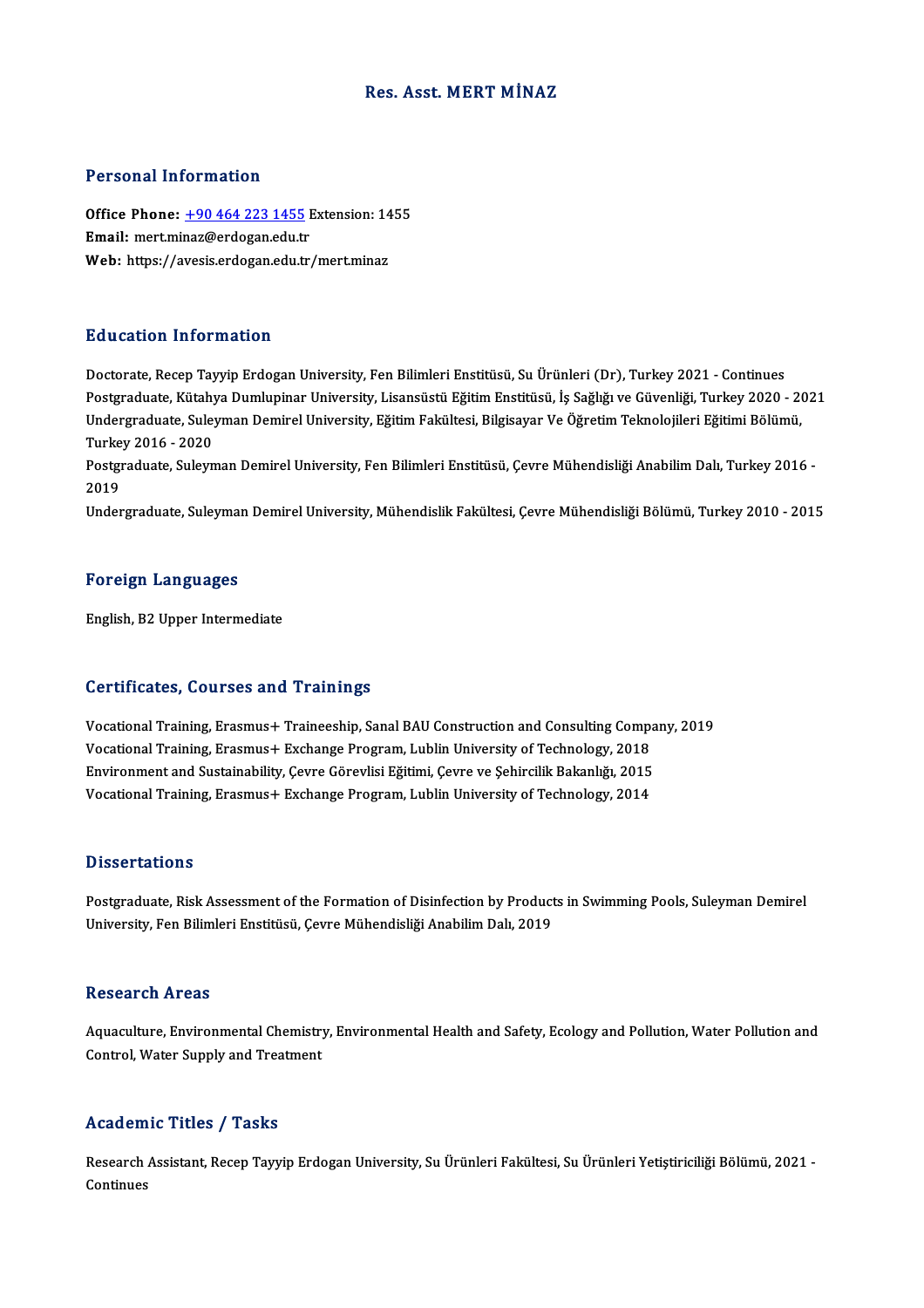# Articles Published in Journals That Entered SCI, SSCI and AHCI Indexes

- rticles Published in Journals That Entered SCI, SSCI and AHCI Indexes<br>I. The Effects of Bisphenol A on Oxidative Stress, Antioxidant Defence, Histopathological Alterations<br>and Usesume Activity in Narrow Claused Crayfish (B and Lysozyme Activity in Narrow-Clawed Crayfish (Pontastacus leptodactylus)<br>and Lysozyme Activity in Narrow-Clawed Crayfish (Pontastacus leptodactylus)<br>Dilar Ö. Özil Ö. Napa i D. Narroğlu M. Minaz M. Aslankac B. Özman Ö. A The Effects of Bisphenol A on Oxidative Stress, Antioxidant Defence, History<br>and Lysozyme Activity in Narrow-Clawed Crayfish (Pontastacus leptodact<br>Diler Ö., Özil Ö., Nane İ. D. , Nazıroğlu M., Minaz M., Aslankoç R., Özmen and Lysozyme Activity in Narrow-Clawed Crayfish (Pontastacus leptodactylus)<br>Diler Ö., Özil Ö., Nane İ. D. , Nazıroğlu M., Minaz M., Aslankoç R., Özmen Ö., Atsatan K.<br>TURKISH JOURNAL OF FISHERIES AND AQUATIC SCIENCES, vol.2 Diler Ö., Özi<br>TURKISH JO<br>Expanded)<br>Investiseti TURKISH JOURNAL OF FISHERIES AND AQUATIC SCIENCES, vol.22, no.10, pp.1-10, 2022 (Journal Indexe<br>Expanded)<br>II. Investigation of long-term bisphenol A exposure on rainbow trout (Oncorhynchus mykiss):<br>Hematelegies perspecters
- Expanded)<br>Investigation of long-term bisphenol A exposure on rainbow trout (Oncorhynchus mykiss):<br>Hematological parameters, biochemical indicator, antioxidant activity, and histopathological<br>exemination Investigation<br>Hematologica<br>examination<br>Minaz M. En A Hematological parameters, biochemical indicator, antioxidant activ<br>examination<br>Minaz M., Er A., Ak K., Nane İ. D. , İpek Z. Z. , Yalçın A., Kurtoğlu İ. Z. , Kayış Ş.<br>CUEMOSDUERE CUEMISTRY, RIQLOCY AND TOYICOLOCY AS RELATED

examination<br>Minaz M., Er A., Ak K., Nane İ. D. , İpek Z. Z. , Yalçın A., Kurtoğlu İ. Z. , Kayış Ş.<br>CHEMOSPHERE CHEMISTRY, BIOLOGY AND TOXICOLOGY AS RELATED TO ENVIRONMENTAL PROBLEMS, vol.303,<br>no.135136, pp.0-8, 2022 (Journ Minaz M., Er A., Ak K., Nane İ. D., İpek Z. Z., Yalçın A., Kurtoğlu İ. Z., Kayış Ş. CHEMOSPHERE CHEMISTRY, BIOLOGY AND TOXICOLOGY AS RELATED TO ENVIRONMENTAL PROBLEMS, vol.3<br>no.135136, pp.0-8, 2022 (Journal Indexed in SCI Expanded)<br>III. Short-term Exposure to Bisphenol A (BPA) as a Plastic Precursor: Hema

- no.135136, pp.0-8, 2022 (Journal Indexed in SCI Expande<br>Short-term Exposure to Bisphenol A (BPA) as a Pl.<br>Effects on Oncorhynchus mykiss and Vimba vimba<br>MiNAZ M. ER A AKK Nane LD. JPEK Z.Z., KUPTOČLU Short-term Exposure to Bisphenol A (BPA) as a Plastic Precurs<br>Effects on Oncorhynchus mykiss and Vimba vimba<br>MINAZ M., ER A., AK K., Nane I. D., İPEK Z. Z., KURTOĞLU İ. Z., KAYIŞ Ş.<br>WATER AIR AND SOU, ROLLITION vol 222 no Effects on Oncorhynchus mykiss and Vimba vimba<br>MİNAZ M., ER A., AK K., Nane I. D. , İPEK Z. Z. , KURTOĞLU İ. Z. , KAYIŞ Ş.<br>WATER AIR AND SOIL POLLUTION, vol.233, no.4, 2022 (Journal Indexed in SCI)
- IV. Operating parameters affecting biofloc technology: carbon source, carbon/nitrogen ratio, feeding WATER AIR AND SOIL POLLUTION, vol.233, no.4, 2022 (Journal Indexed in SCI)<br>Operating parameters affecting biofloc technology: carbon source, carbon/nitroger<br>regime, stocking density, salinity, aeration, and microbial commu **Operating parame<br>regime, stocking d<br>Minaz M., Kubilay A.<br>Aguagulture Interne** re<mark>gime, stocking density, salinity, aeration, and microbial community n</mark><br>Minaz M., Kubilay A.<br>Aquaculture International, vol.29, pp.1121-1140, 2021 (Journal Indexed in SCI)

Aquaculture International, vol.29, pp.1121-1140, 2021 (Journal Indexed in SCI)<br>Articles Published in Other Journals

- I. Effects of ceramic balls on trout welfare during their live transfer conditions ACUS TUDARAMENT UCART JULITARIS<br>AKDEMİR G., ER A., İPEK Z. Z., MİNAZ M., KAYIŞ Ş.<br>Ege Journal of Fisheries and Aquatic Sciences, vol. Ege Journal of Fisheries and Aquatic Sciences, vol.39, no.1, pp.55-60, 2022 (Refereed Journals of Other Institutions) AKDEMİR G.,<br>Ege Journal q<br>Institutions)<br>Occupations Ege Journal of Fisheries and Aquatic Sciences, vol.39, no.1, pp.55-60, 2022 (Refereed<br>Institutions)<br>II. Occupational Health and Safety Risk Analysis in Trout Aquaculture Facility<br>MINAZM AKK KUPTOČULI Z
- Institutions)<br>Occupational Health and Safe<br>MİNAZ M., AK K., KURTOĞLU İ. Z.<br>OUS ACADEMY vel 4 no 3 nn 14 Occupational Health and Safety Risk Analysis in Trout Aquaculture Fa<br>MİNAZ M., AK K., KURTOĞLU İ. Z.<br>OHS ACADEMY, vol.4, no.3, pp.14-21, 2021 (Other Refereed National Journals)<br>Natural water treatment system: the natential
- MINAZ M., AK K., KURTOĞLU İ. Z.<br>OHS ACADEMY, vol.4, no.3, pp.14-21, 2021 (Other Refereed National Journals)<br>III. Natural water treatment system: the potential of applying artificial floating island technology in<br>Jakes, non OHS ACADEMY, vol.4, no.3, pp.14-21, 2021<br>Natural water treatment system: the p<br>lakes, ponds and dam lakes in Turkey<br>Minaz M. Kubilay A Natural water trea<br>lakes, ponds and<br>Minaz M., Kubilay A.<br>Aquatic Pessearsh v la<mark>kes, ponds and dam lakes in Turkey</mark><br>Minaz M., Kubilay A.<br>Aquatic Research, vol.4, no.4, pp.376-394, 2021 (Other Refereed National Journals)<br>Jonen Beliži (Consesius aunatus) Conad yo Visonal Orsanları Üserine Bisfo

Minaz M., Kubilay A.<br>Aquatic Research, vol.4, no.4, pp.376-394, 2021 (Other Refereed National Journals)<br>IV. Japon Balığı (Carassius auratus) Gonad ve Viseral Organları Üzerine Bisfenol S'nin Toksik Etkileri<br>NANELD, GÖRMEZÖ Aquatic Research, vol.4, no.4, pp.376-394, 2021 (Other Refereed Nation<br>Japon Balığı (Carassius auratus) Gonad ve Viseral Organları Üz<br>NANE İ. D. , GÖRMEZ Ö., MİNAZ M., NAZIROĞLU M., DİLER Ö., ÖZMEN Ö.<br>Asta Asuatisa Tursisa Japon Balığı (Carassius auratus) Gonad ve Viseral Organları Üzerine Bisfenol S'nin<br>NANE İ. D. , GÖRMEZ Ö., MİNAZ M., NAZIROĞLU M., DİLER Ö., ÖZMEN Ö.<br>Acta Aquatica Turcica, vol.17, no.1, pp.129-135, 2021 (Refereed Journals

Acta Aquatica Turcica, vol.17, no.1, pp.129-135, 2021 (Refereed Journals of Other Institutions)

NANE İ. D. , GÖRMEZ Ö., MİNAZ M., NAZIROĞLU M., DİLER Ö., ÖZMEN Ö.<br>Acta Aquatica Turcica, vol.17, no.1, pp.129-135, 2021 (Refereed Journals of Other Institutions)<br>V. The Relationship between Physical Activity and Smart The Relationship between Physical Activity and Smart Phone Use in University Students<br>Minaz M., Demirbilek M.<br>Journal of Education in Science Environment and Health, vol.6, no.4, pp.282-296, 2020 (Refereed Journals of Othe

Minaz M., Dei<br>Journal of Ed<br>Institutions)

# Institutions)<br>Books & Book Chapters

OOks & Book Chapters<br>I. Bisfenol Grubu Bileşiklerin Akuatik Canlılar Üzerindeki Olumsuz Etkileri<br>NANEİ D. MİNAZM NANE İ.D., MİNAZM.<br>NANE İ.D., MİNAZM.<br>İn: Een Bilimleri ve Ma NANE İ. D. , MİNAZ M.<br>in: Fen Bilimleri ve Matematik Alanında Gelişmeler, Sulak, Mine, Editor, Duvar Yayınları, Ankara, pp.5-22, 2022